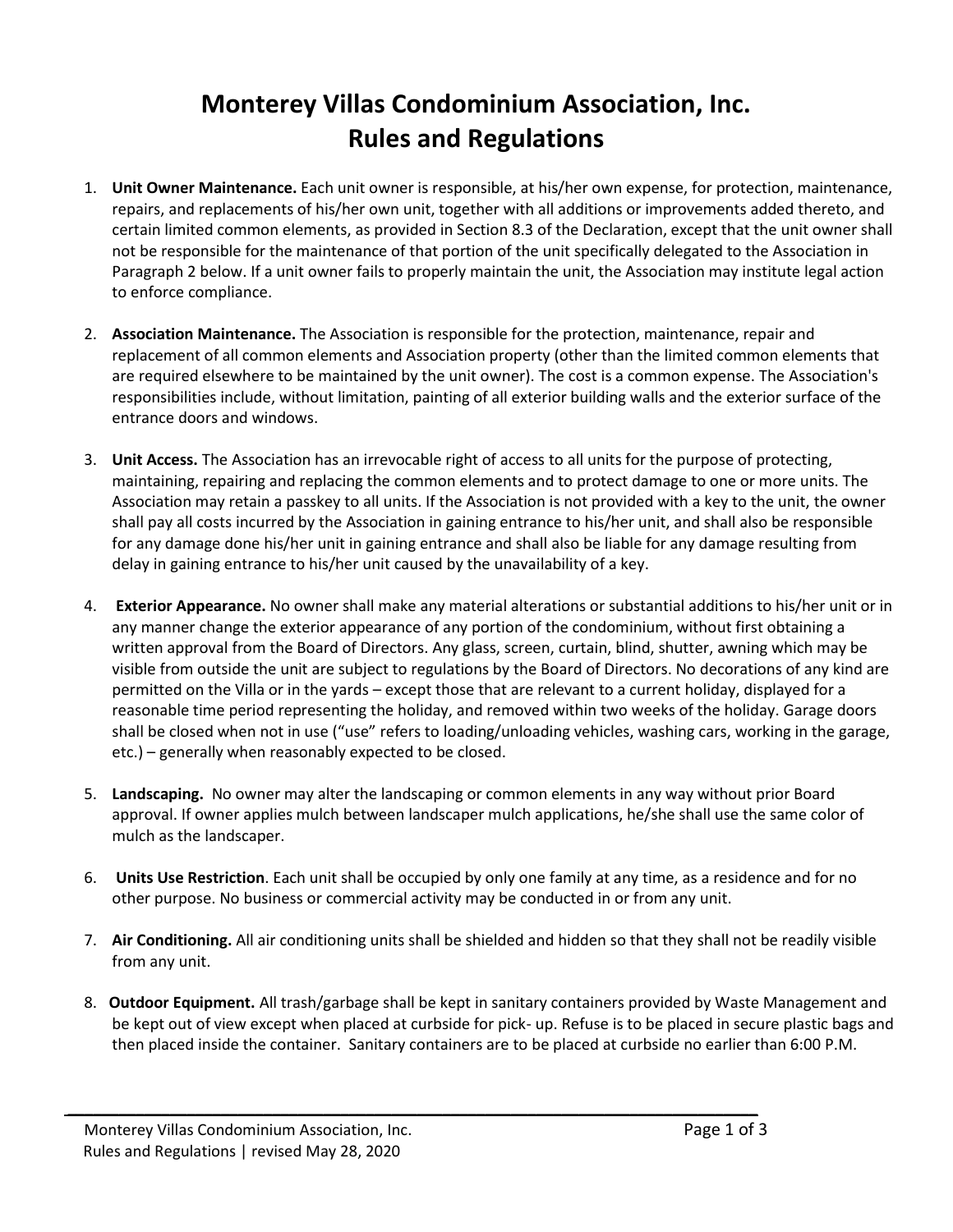## **Monterey Villas Condominium Association, Inc. Rules and Regulations**

on the day before pick-up and removed from view not later than 6:00 PM the day of the pick-up.

9. Signs. No signs, advertisements, or notices of any type - free standing, in windows, or otherwise installed. No exterior antennas, satellite dishes, or aerials shall be erected or permitted unless the placement, character, form, size, lighting, and time of placement is first approved by the Board of Directors. A flagpole for display of the American flag only shall be permitted.

10. Pets. No animals, livestock or poultry of any kind shall be raised, bred, or kept in any unit or on the common elements. However, dogs, cats and other common household pets may be kept in a unit subject to such rules and regulations as may be adopted by the Association, so long as they are not kept, bred, or maintained for commercial purposes. No animals shall be allowed to run loose at any time; and if the Association determines that any pet is a nuisance, a member will remove the pet from its unit. No pets are allowed in leased units.

11. Nuisances. No owner shall use his/her unit, or permit it to be used, in any manner, which constitutes or causes an unreasonable amount of annoyance or nuisance to the occupant of another unit, or which would not be consistent with the maintenance of the highest standards for a first class condominium, not permit the premises to be used in a disorderly or unlawful way. All occupants shall at all times conduct themselves in peaceful and orderly manner.

12. Colors. No exterior colors of any unit shall be changed without the consent of the Board of Directors.

13. Lanais, Walkways, and Driveways. Lanais, walkways, and driveways shall be used only for the purposes intended, and they shall not be used for hanging or drying clothing, for cleaning of rugs or other household items. Owners are responsible to keep driveways, sidewalks, mailboxes, and lanais clean and neat between any cleanings conducted as part of the homeowners' association services. Lanais, walkways, and driveways shall not be used for the storage of bicycles, boats, canoes, kayaks, paddleboards, or other personal items. Lanais may have plants, patio furniture, patio umbrellas or other shade devices as long as the style and colors do not conflict with or detract from the Villa paint scheme and architectural style. Lanais must be kept in a reasonable orderly fashion.

14. Parking. No vehicle shall be parked within the complex except on the driveway or within the garage. Parking on the grass is prohibited. Commercial vehicles, including all vehicles registered as trucks (greater than one-half ton) by the Florida Department of Safety and Motor Vehicles, or comparable agencies in other states, irrespective of capacity and the purpose for which used at any particular time or times, shall be garaged and out of public view between the hours of 6:00 PM and 8:00 AM Monday through Friday and all day Saturday, Sunday and holidays. Boats, trailers or a trailer of any kind, campers, motor homes or disabled vehicles must be garaged and out of public view at all times. None of the aforesaid vehicles may be used as a residence or domicile, either permanent or temporary.

15. Leasing of Unit. The minimum leasing of a unit is for 12 months (one year). An owner intending to lease his/her unit shall have his/hers proposed tenants complete an application and submit it, along with a \$100.00 fee,

\_\_\_\_\_\_\_\_\_\_\_\_\_\_\_\_\_\_\_\_\_\_\_\_\_\_\_\_\_\_\_\_\_\_\_\_\_\_\_\_\_\_\_\_\_\_\_\_\_\_\_\_\_\_\_\_\_\_\_\_\_\_\_\_\_\_\_\_\_\_\_\_\_\_\_\_\_\_\_\_\_\_\_\_